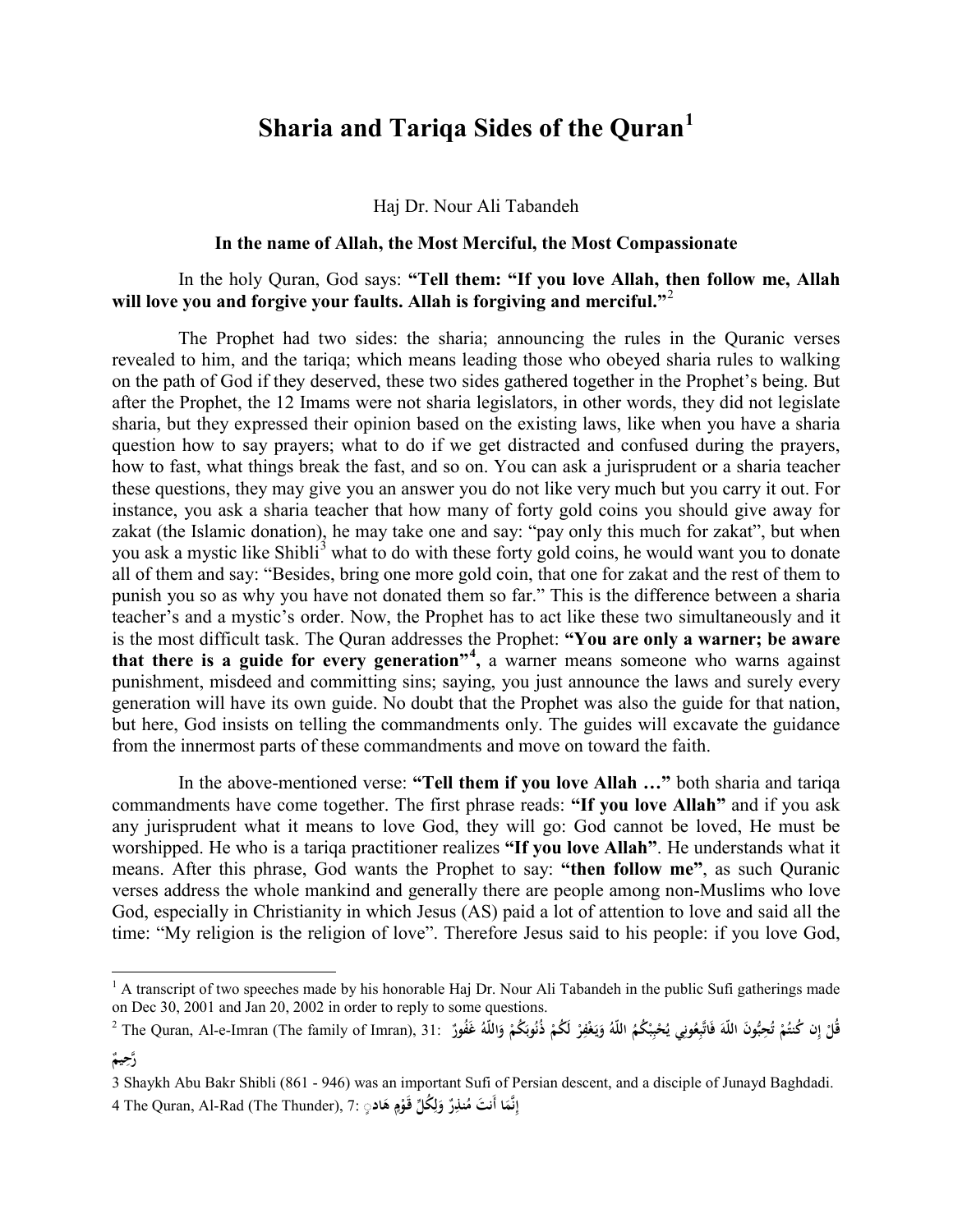then follow me and put into practice whatever I say. Here, both sharia and tariqa are there. The above verse continues: **"Allah will love you"**; if you follow me, then Allah will love you. This is a higher level; it is the greatest award for a lover to be loved by his beloved in return.

The prophet elaborates mystical attitudes via Qudsi (holy) hadiths or some of his words. Take this Qudsi hadith for example which reads: When God loves a man, He will be their ears so that they hear through Him, He will be their eyes so that they see through Him and He will be their tongue so that they speak through Him.<sup>[5](#page-1-0)</sup> It means God owns their whole being by one hundred percent. At the beginning of the practice, **"If you love Allah"** seems logical since the practitioner has free will. This attitude does not mean they are not practicing; on the contrary, they are on the way and have reached this stage. Just like the story of Moses and Khidr when Moses made the first complaint. He was only paying attention to the regular laws and comparing his action with that of Khidr's and that, in case the boat had been scuttled, they would have been sunk. That was why Khidr said to him "*I* did it"<sup>[6](#page-1-1)</sup>. In the second stage, Moses was paying attention to God and also himself, therefore Khidr said to him (suitable to Moses's mood): "*We* did it"<sup>[7](#page-1-2)</sup>. But in the third stage, "Allah will love you" takes place. God is behind whatever that takes place in this stage. So, Khidr said: **"***Your God* **did it"**[8](#page-1-3) . Here, the God's lover will be in comfort and peace. They subconsciously fulfill whatever God the beloved desires; they do as they are expected to by God; "**Allah will love you and forgive your faults. Allah is forgiving and merciful."**

Since Allah does not love people with blemishes on their souls, if anybody happens to reach this level to be loved by God, what He does is to remove those blemishes. It is said that an old woman said to the Prophet: "I hear you have said there are no old men or women in heaven". "That is the truth" he said. The old woman cried: "There is no place for me then". He replied: "If you deserve it, you will become young again and then enter into heaven". God will remove all the blemishes; "**and forgive your faults",** and this forgiving (*ghofran*) means ignoring the sins based on compassion, unlike the rejecting or denial (*kofran*) which is based on hostility. "**He will forgive your faults. Allah is forgiving and merciful."** He is both forgiving and merciful. On the one hand, He has mercy on you so that you would not feel ashamed if you entered somewhere and saw that nobody other than you had any stains, He would mercifully forgive you and remove your stains. The same meaning lies also in a different verse: "A**nd we will remove**  whatever of ill-feeling is in their hearts<sup>", [9](#page-1-4)</sup>. It means all the filthiness and uncleanness will be removed from their hearts. Those believers who successfully pass the judgment and are supposed to enter into the heavens will be purified. It is said that there are many gates for heaven; in

° لا يزال العبد يتقرّب إلىّ بالنّوافل<br>- - -

l

<span id="page-1-1"></span><span id="page-1-0"></span><sup>&</sup>lt;sup>6</sup> The Ouran, Al-Kahf (The Cave), 79: "**But the boat, it belonged to some poor men who worked on the sea and I thought that I should damage it, and there was a king who seized every boat by force**":

<span id="page-1-2"></span>أَمَّا السَّفِينَةُ فَكَانَتْ لِمَسَاكِينَ يَعْمَلُونَ فِي الْبَحْرِ فَأَرَدتُّ أَنْ أَعِيبَهَا وَكَانَ وَرَاءهُم مَّلِكٌ يَأْخُذُ كُلَّ سَفِينَةٍ غَصْبًا **َ َ ٍ**<sup>7</sup> The Quran, Al-Kahf (The Cave), 81: "**We did it so that their Lord might give them a better son instead of him**  in purity and nearer to having compassion": (حُمَّا :''a أَرَدْنَا أَنْ يُبْدِلَهُمَا رَبُّهُمَا خَيْرًا مِّنْهُ زَكَاةً وَأَقْرَبَ رُحْمًا<br>° .<br>. **ِ**

<span id="page-1-3"></span><sup>8</sup> The Quran, Al-Kahf (The Cave), 82: **"So your Lord desired that they should attain their maturity and take out their treasure, a mercy from your Lord, and I did not do it of my own accord":**

**<sup>َ</sup>** فَأَرَادَ رَبُّكَ أَنْ يَبْلَغَا أَشُلُّهُمَا وَيَسْتَخْرِجَا كَنزَهُمَا رَحْمَةً مِّن رَّبِّكَ وَمَا فَعَلْتُهُ عَنْ أَمْرِي. **َ ْ ي َ**

<span id="page-1-4"></span> $^9$  The Quran, Al-Araf (The Heights), 43: فَزَعْنَا مَا فِي صُدُورِهِم مِّنْ غِلٍّ **َ ِ**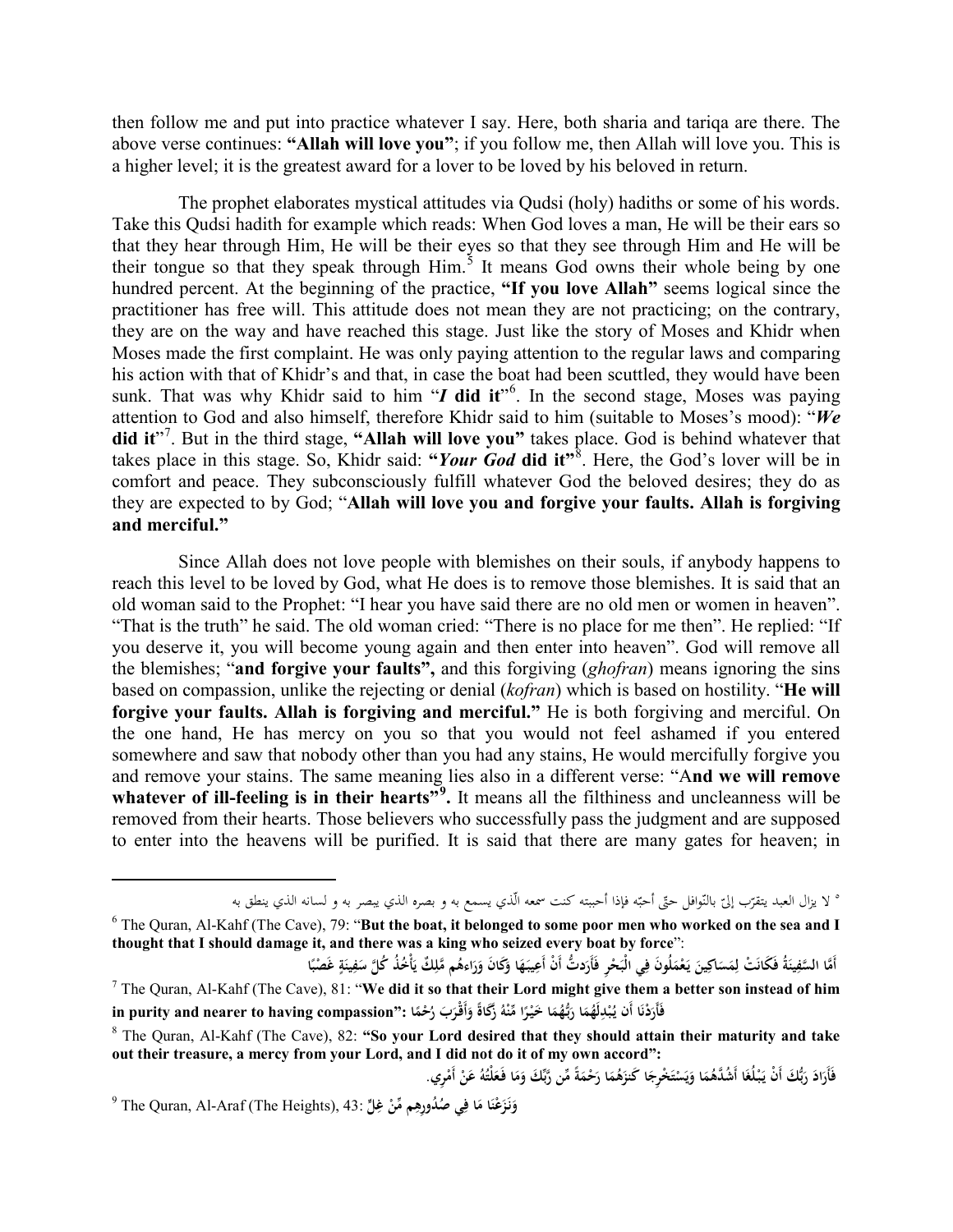essence, there is no door such as usual doors in our home, and these are just figurative expressions to realize the idea. Of the doors of heaven are repentance, love, kindness, contribution, sacrifice and so on. These are the gates of heaven. We will be washed and cleansed at the gates, so to speak. There is no room for dirt or filth in heavens. Any kind of uncleanness will be washed away and then everyone will get along well as if they are blood brothers and sisters.

Since God is merciful, He will purify those who have passed these stages. There is no doubt that those who pass have been among the loved ones, as He says: "**If you love Allah**", "**then follow me**", follow God then "**He will love you**". He has annunciated everyone that if they follow the Prophet He has sent, He will love them. When it comes to this stage, God will never leave any stain remaining; He will remove them out of mercy and pardon. This is an abstract of the stages of walking towards God from the beginning until the end; *Fana-e-fe-Allah* (Extinction of the self in God). How much we succeed depends on God as He has said: **"there is no power and will but God Almighty**<sup>"[10](#page-2-0)</sup>, whatever we do, no matter good or evil, is determined by the will of God Almighty".

## **In the name of Allah, the Most Merciful, the Most Compassionate**

Since the Prophet's Bi'that and the appearance of Islam until the Prophet established the Islamic community, and later on, until his passing, verses of the Quran had been gradually revealed according to certain situations (i.e. Asbab Al-Nuzul). Also, hadiths and narratives were the same; meaning the Prophet answered a question based on who asked the question, where and when it is asked. It does not mean that hadiths and narratives can differ in nature, but they differ out of necessities of those who raised the questions in a certain place and at a certain time. Therefore, this point must be taken into consideration when the precise meaning of any verse or hadith is expected. For example, those verses revealed in Mecca before the Hijra (Migration) called Meccan Surahs, were revealed when the Prophet wanted to train every individual Muslim spiritually; since Mecca by the time was a small city and the population was more or less ten thousand, and among the people there were a few Muslims and all the aristocrats of the city were against Islam. Even the Prophet's relatives were against him. Thus, the verses revealed in Mecca were supposed to equip the Muslims with the spiritual weapons; the ethical weapons. Because there was torture such as cutting Bilal's tongue and torturing Yasir and Sumayyah; Ammar's parents, to death, Muslims' spirits needed to be reinforced. There were many examples of the kind but later on when the Prophet was invited to Medina and he moved to that city, the two tribes of Aws and Khazraj who had a falling out chose the Prophet to manage and rule the two of them as they both agreed on him. Therefore, when he moved to Medina, he was also responsible for legislation in addition to the spiritual duty he had had. The laws he issued- in fact it was God who did- had to be in conformity with the Islamic codes of ethics. Besides, he was also responsible for political affairs to govern the territory; the kind of politics conformed to the ethics, in other words, the Prophet did not believe that politics was separated from ethics; he believed that politics associated with religious ethics was appropriate for the mankind.

<span id="page-2-0"></span>l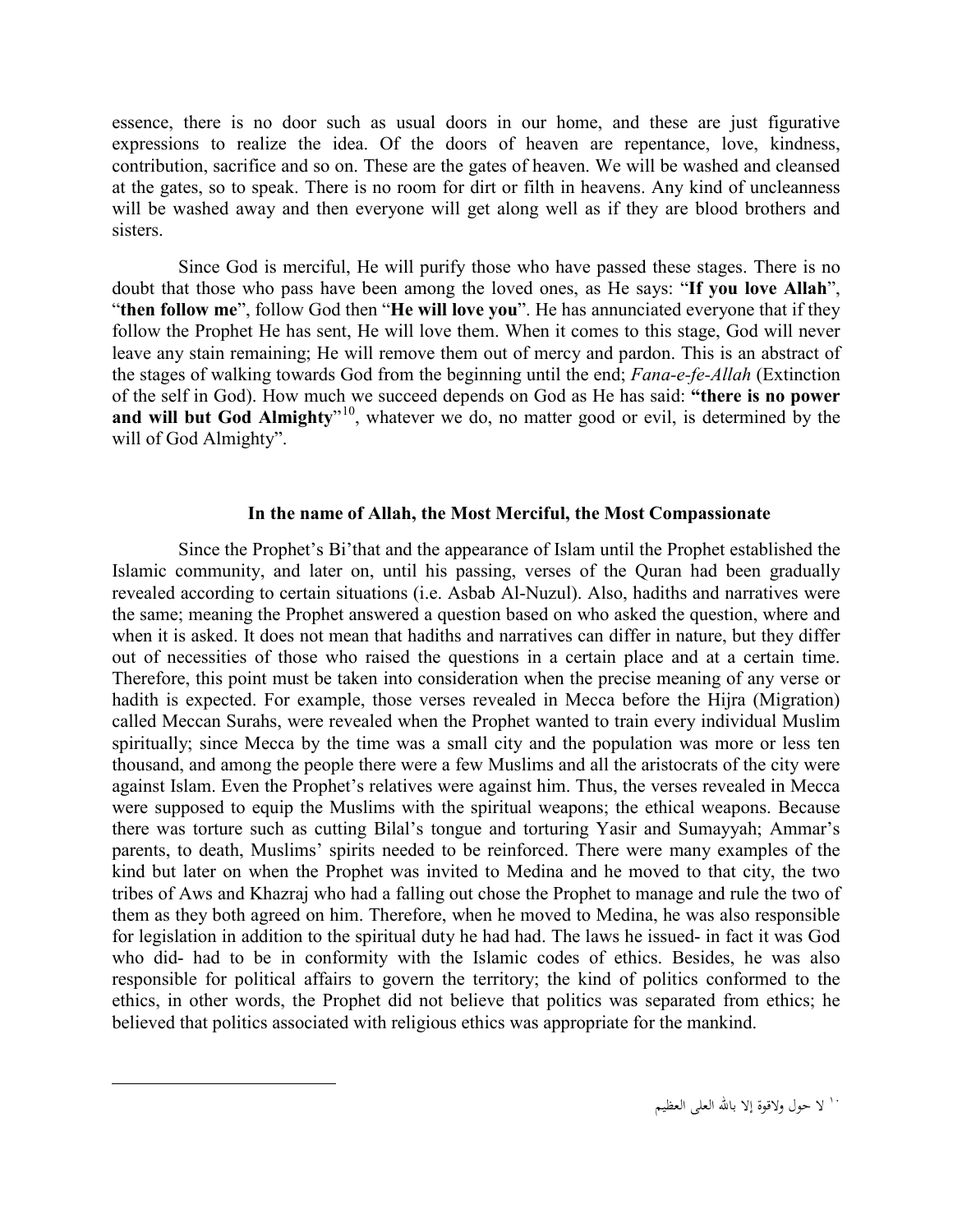His holiness ruled this way, Ali (AS) also believed the same and if he had been the caliph immediately after the Prophet, no doubt that the same principles would have continued, but with the Rashidun caliphs, everything changed as Abu Bakr and Umar were so dedicated to Islam that they wanted it to be recognized and developed worldwide- or they might have probably desired for expanding their own ruling territory as there is such a greed in all mankindfor this reason they invaded many countries. The Arabian Peninsula was only a desert and there was nothing in it so that the people had to mash the date seed to make bread out of it, they lived that way, but they conquered the Levant where was a vast fertile land and there were all kinds of divine prosperities, or they occupied Persia where there were lots of treasures and accredited and wealthy merchants. Gradually, all this wealth gathered together in the Arabian Peninsula in such a way that when Abdurrahman Ibn Awf, for instance, who was one of the Sahabah (the Companions), also Uthman's brother or father in-law, and was one of those Arabs living in severe poverty, died thirty years after Hijra, it is said that he had enormous loads of gold bars and his inheritors shared the gold bars by breaking them into pieces using an axe. Another example is Talha and Zubair that one of them had four hundred bondsmen and bondswomen. In essence, this wealth caused them partly to ignore basic Islamic laws and that is why Ali (AS) could not rule in comfort, i.e. he said: I am told that Muawiah is a very smart politician, (I am telling you) I am smarter, the difference is he cannot help himself doing anything he wishes, but I want to rule in conformity with Islam, the same method the Prophet applied.

The Prophet felt responsible for two duties: one duty was to educate human individuals, in other words; to educate Muslims, as we; Shiites, call this subject matter Vilayah and later on Ali (AS) was designated to take over that position. The other duty was to rule, manage, govern and protect the people and the Islamic society which had to be carried out by The Rashidun Caliphs. These verses revealed for the purpose of governing society also contained the ethical codes.

One of the teachings which is individualistic but at the same time addresses the whole society is the verse of retaliation, saying: **"and there is life for you in (the law of) retaliation, O' those who believe"<sup>[11](#page-3-0)</sup>**. In fact, this verse addresses the government and all people should follow this rule alongside the government. It is obvious that if someone gives no care about how others are and behave, they will be rebellious. But in the preceding verse, the harshness is softened, saying: **"but if anyone is forgiven by his (aggrieved) brother"[12,](#page-3-1)** it is better and desired by God. Now, you may raise a question why the latter verse contradicts the former one. It does not. The verse considers all the society including Muslims and non-Muslims, religious and non-religious, there are people from all walks of life, if they are not managed, there will be chaos. If one gets killed, there may ten people get killed to take revenge, if one is slapped in the face; his reaction may be beheading the attacker by sword, this verse handles these things. But the verse which says "**if you forgive, it is more favorable"** addresses the believers; "**O' those who believe"** and follows as **"this is an alleviation from your Lord and a mercy".** The verse addresses the believers, those who believe in the Prophet, those who believe all Muslims are their siblings. For these people; the believers, there will be no risk if they forgive. But for other

<span id="page-3-0"></span>وَلَكُمْ فِي الْقِصَاصِ حَيَاةٌ يَاْ أُولِيْ الأَلْبَابِ :The Quran, Al-Baqara (The Cow), 179 ا

<span id="page-3-1"></span><sup>12</sup> The Quran, Al-Baqara (The Cow), 178: **ْ َن َم َ <sup>ف</sup> ِي ُف ُ ع ْ لَه ِن ِ م ِ يه أَخ**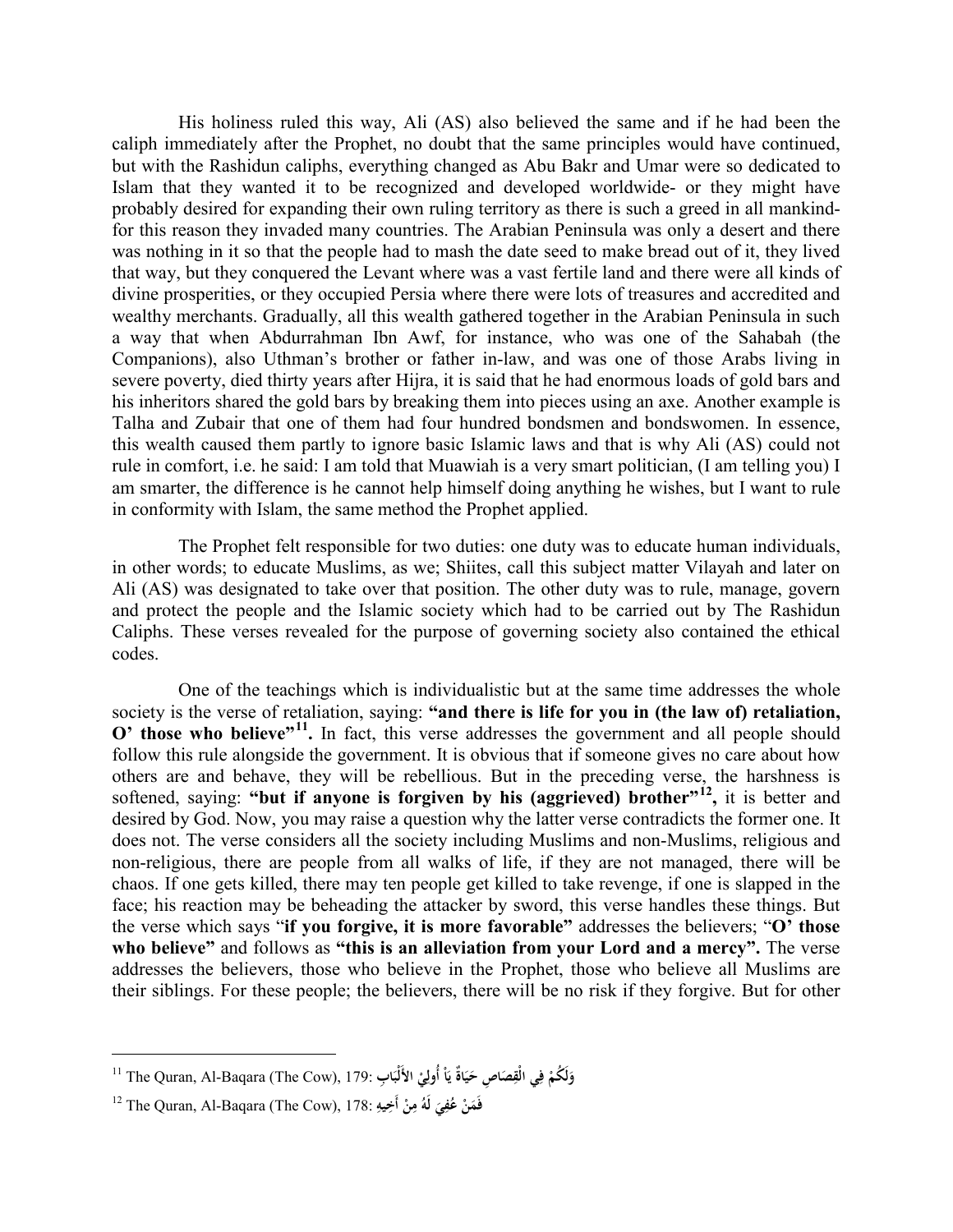people, it is perilous because there will grudges be held in their hearts and it will have adverse consequences.

There is a verse in the surah of Al-Hujaraat giving a variety of teachings for both people and government. It reads: **"and if two families of the believers quarrel, make peace between them; but if one of them acts wrongfully towards the other, fight that one which acts wrongfully until they return to Allah's command; then if they return, make peace between them with justice and act equitably; surely Allah loves those who act equitably"[13.](#page-4-0)** This verse does not address only one person but the whole people. In the Arabic script of the Quran, this very "**fight**" is plural. However, there are a lot of verses addressing only one person such as "**but if anyone is forgiven by his (aggrieved) brother**". The verb is singular and addresses only one person. The former verse addresses the whole society and the government. You must notice that which group is violating the other one's right and is acting against God's law. You must fight them but not in order to annihilate them as they are also believers; **a family of the believers**, but they have made some mistakes. You must stand against them until they follow the God's law, as soon as they do, let them go and make peace among the two families as they are both your brothers and sisters as well. "M**ake peace between them"** because God loves unbiased and even-minded observers. This teaching is for a society which wishes to follow the Islamic rules.

Since the verses are still alive; no verse is useless and inapplicable and can be applied even at the present time, they are useful in a way that if there are no weapons and forces available, we can stand against the believers who are violating the other one's rights but we must not fight with them. We must talk and advise them not to violate. As sometimes it is read in the press that those who irrelatively enter the war will be backfired and consequently annihilated. Because none of the two quarreling parties is our enemy but our brothers. When they stop acting wrongfully and change their minds, we can personally make peace between them. But the problem is that we are not allowed to enter the war.

Therefore, this verse has been basically revealed for the governments but is nowadays beneficial for human individuals too. Every verse has been revealed for a reason and cannot be expired. Our Imams also said that what is between the two covers of this book is the very Quran; in other words, neither anything has been added to nor anything has been deducted from it. The best evidence is what God has said: "**Surely we have revealed the reminder (Zikir) and we**  will most surely be its guardian<sup>"[14](#page-4-1)</sup>. It is said that the order of verses in the Quran Ali (AS) recollected was different from the current Quran. In some parts, it is obvious that the order had not been like this. For example: after "**O' wives of the Prophet! Take good care of yourself that you are not like any other women**"[15,](#page-4-2) it continues: "**Allah only desires to keep the uncleanness away from you and to purify you, a thorough purifying, o' people of the** 

<span id="page-4-0"></span> $13$  The Quran, Al-Hujaraat (The Private Apartments), 9:

وَإِن طَائِفَتَانِ مِنَ الْمُؤْمِنِينَ اقْتَتَلُوا فَأَصْلِحُوا بَيْنَهُمَا فَإِن بَغَتْ إِحْدَاهُمَا عَلَى الْأُخْرَى فَقَاتِلُوا الَّتِي تَبْغِي حَتَّى تَفِيءَ إِلَى أَمْرِ اللَّهِ فَإِن فَاءتْ فَأَصْلِحُوا **إ َ ِ ِ** بَيْنَهُمَا بِالْعَدْلِ وَأَقْسِطُوا إِنَّ اللَّهَ يُحِبُّ الْمُقْسِطِينَ **َ َ ِ**

<span id="page-4-1"></span>إِنَّا نَحْنُ نَزَّلْنَا الذِّكْرَ وَإِنَّا لَهُ لَحَافِظُونَ :9 ,The Quran, Al-Hijr (The Expelled) ا **ِ ِ إ َ**

<span id="page-4-2"></span><sup>15</sup> The Quran, Al-Ahzab (The Clans), 32: **اءَ َ النِّس ِّ من َد ُ َّن َ كأَح ت ِّي لَس َاء النَّب ِس َا ن ٍْ ِ ي**